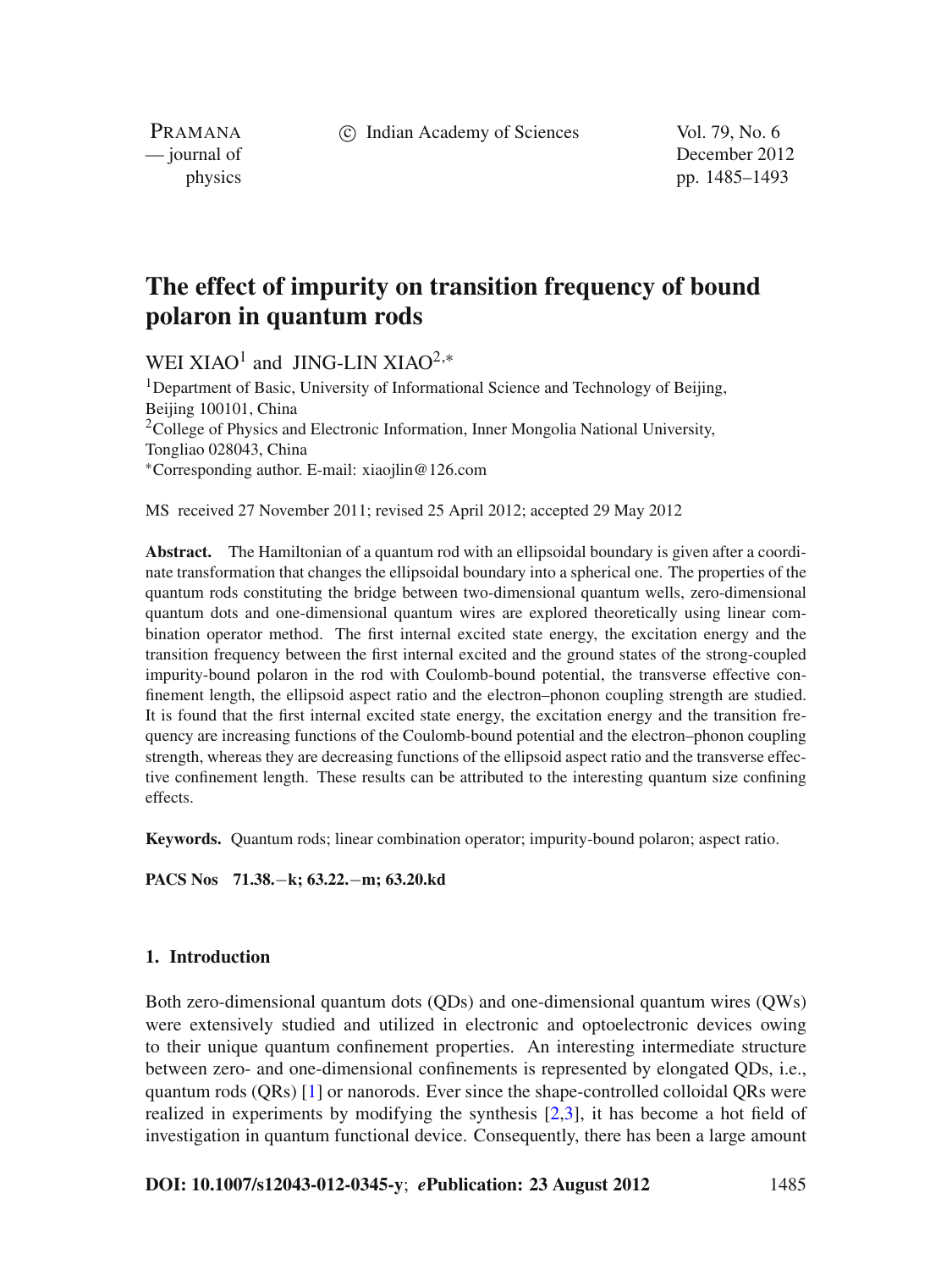of experimental work [\[4](#page-7-3)[–6](#page-7-4)] on this device. Meanwhile, many investigators studied its properties in many aspects using a variety of theoretical methods [\[7](#page-7-5)[–10](#page-8-0)]. Ahrenkiel *et al* [\[11](#page-8-1)] synthesized InP nanorods and nanowires of 30–300 Å diameter and 100–1000 Å length. The transition energy between QDs and QWs was explored theoretically by Planelles *et al* [\[12\]](#page-8-2) using the addition energy spectra of nanorods of different lengths. Katz *et al* [\[13](#page-8-3)] and Htoon *et al* [\[14](#page-8-4)] obtained the same results. Within the femtosecond pump and probe spectroscopy, Creti *et al* [\[15\]](#page-8-5) analysed the effect of shell thickness on stimulated emission and photo-induced absorption transitions in CdSe QRs. El Brolossy *et al* [\[16\]](#page-8-6) used photoacoustic method to measure the optical absorption properties of asprepared CdSe QRs. Employing scanning tunnelling microscopy technique, Talaat *et al* [\[17](#page-8-7)] determined the energy band gap of a series of CdSe QR having different sizes at room temperature. Their results confirmed that the band gaps of such QRs depend mainly on the width (the dimension of the electron confinement) and only slightly on the length as shown previously in the literatures. Talaat *et al* compared the experimental data based on two theoretical models, i.e., the effective mass approximation and the semiempirical pseudopotential method. The theoretical values for the energy band gap at varying radii are in agreement with the experimental results within 0.08 eV. We have studied the properties of a strong-coupling magnetopolaron in QRs using linear combination operator method [\[18](#page-8-8)]. The properties of the impurity-bound polaron in QRs, however, have not been studied so far by employing the linear combination operator method. Especially, the properties of the transition frequency of the impurity-bound polaron have not been investigated yet.

In this article, we investigate the effect of hydrogen-like impurity, the ellipsoid aspect ratio, the electron–phonon coupling strength and the transverse effective confinement lengths on the transition frequency of a strong-coupling impurity-bound polaron in the QRs using linear combination operator method. We also study its first excited state energy and the excitation energy as functions of the Coulomb-bound potential, the electron– phonon coupling strength, the transverse effective confinement length and the ellipsoid aspect ratio.

#### **2. Theory model**

As shown in figure [1,](#page-2-0) the electron under consideration is moving in a polar crystal QR with three-dimensional anisotropic harmonic potential, and is interacting with bulk LO phonons.

The Hamiltonian of the system with a hydrogen-like impurity at the centre can be written as

<span id="page-1-0"></span>
$$
H = \frac{p_{\parallel}^2}{2m} + \frac{p_{z}^2}{2m} + \frac{1}{2}m\omega_{\parallel}^2 \rho^2 + \frac{1}{2}m\omega_{z}^2 z^2 + \sum_{\mathbf{q}} \hbar \omega_{\text{LO}} a_{\mathbf{q}}^+ a_{\mathbf{q}} + \sum_{\mathbf{q}} \left[ V_q a_{\mathbf{q}} \exp(i\mathbf{q} \cdot \mathbf{r}) + \text{h} \cdot \text{c.} \right] - \frac{e^2}{\varepsilon_0 r}, \tag{1}
$$

where *m* is the band mass,  $\omega_{\parallel}$  and  $\omega_z$  are the measures of the transverse and longitudinal confinement strengths of the three-dimensional anisotropic harmonic potential in the radius and the length directions of the rod, respectively.  $a_q^+(a_q)$  denotes the creation

1486 *Pramana – J. Phys.***, Vol. 79, No. 6, December 2012**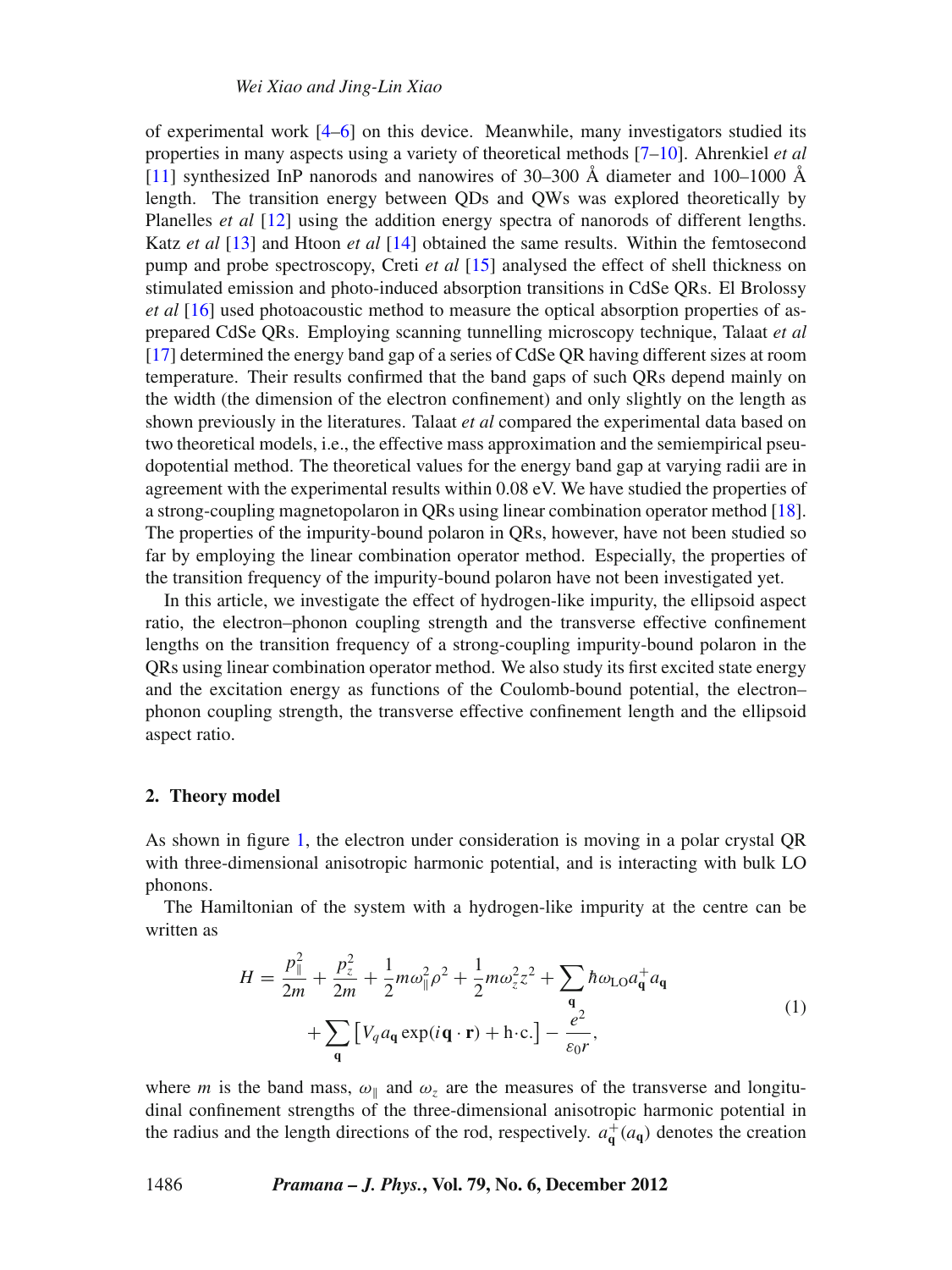*Effect of impurity on transition frequency*

<span id="page-2-0"></span>

**Figure 1.** Schematic diagram of quantum rods.

(annihilation) operator of the bulk LO phonons with wave vector  $\mathbf{q}(\mathbf{q}_{\parallel}, q_z)$ .  $\mathbf{p}(\mathbf{p}_{\parallel}, p_z)$  and  $\mathbf{r} = (\rho, z)$  are respectively the momentum and position vectors of the electron.  $-e^2/\varepsilon_0 r$ denotes the Coulomb potential between the electron and the hydrogen-like impurity.  $V_q$ and  $\alpha$  in eq. [\(1\)](#page-1-0) are

$$
V_q = i \left(\frac{\hbar \omega_{\text{LO}}}{q}\right) \left(\frac{\hbar}{2m\omega_{\text{LO}}}\right)^{1/4} \left(\frac{4\pi\alpha}{v}\right)^{1/2},
$$

$$
\alpha = \left(\frac{e^2}{2\hbar\omega_{\text{LO}}}\right) \left(\frac{2m\omega_{\text{LO}}}{\hbar}\right)^{1/2} \left(\frac{1}{\varepsilon_{\infty}} - \frac{1}{\varepsilon_0}\right).
$$
(2)

Employing Fourier expansion to the Coulomb-bound potential, it can be written as

$$
-\frac{e^2}{\varepsilon_0 r} = -\frac{4\pi e^2}{\varepsilon_0 v} \sum_{\mathbf{q}} \frac{1}{q^2} \exp\left(-i\mathbf{q} \cdot \mathbf{r}\right).
$$
 (3)

We introduce a coordinate transformation [\[7](#page-7-5)], which changes the ellipsoidal boundary into a spherical one:  $x' = x$ ,  $y' = y$ ,  $z' = z/e'$ , where *e'* is the ellipsoid aspect ratio and (*x* , *y* , *z* ) is the transformed coordinate. The electron–phonon system Hamiltonian in the new coordinate is changed to *H* . We then introduce a linear combination operator:

<span id="page-2-1"></span>
$$
p_j = \left[\frac{m\hbar\lambda}{2}\right]^{1/2} (b_j + b_j^+),
$$
  
\n
$$
r_j = i \left[\frac{\hbar}{2m\lambda}\right]^{1/2} (b_j - b_j^+),
$$
  
\n(4)

*Pramana – J. Phys.***, Vol. 79, No. 6, December 2012** 1487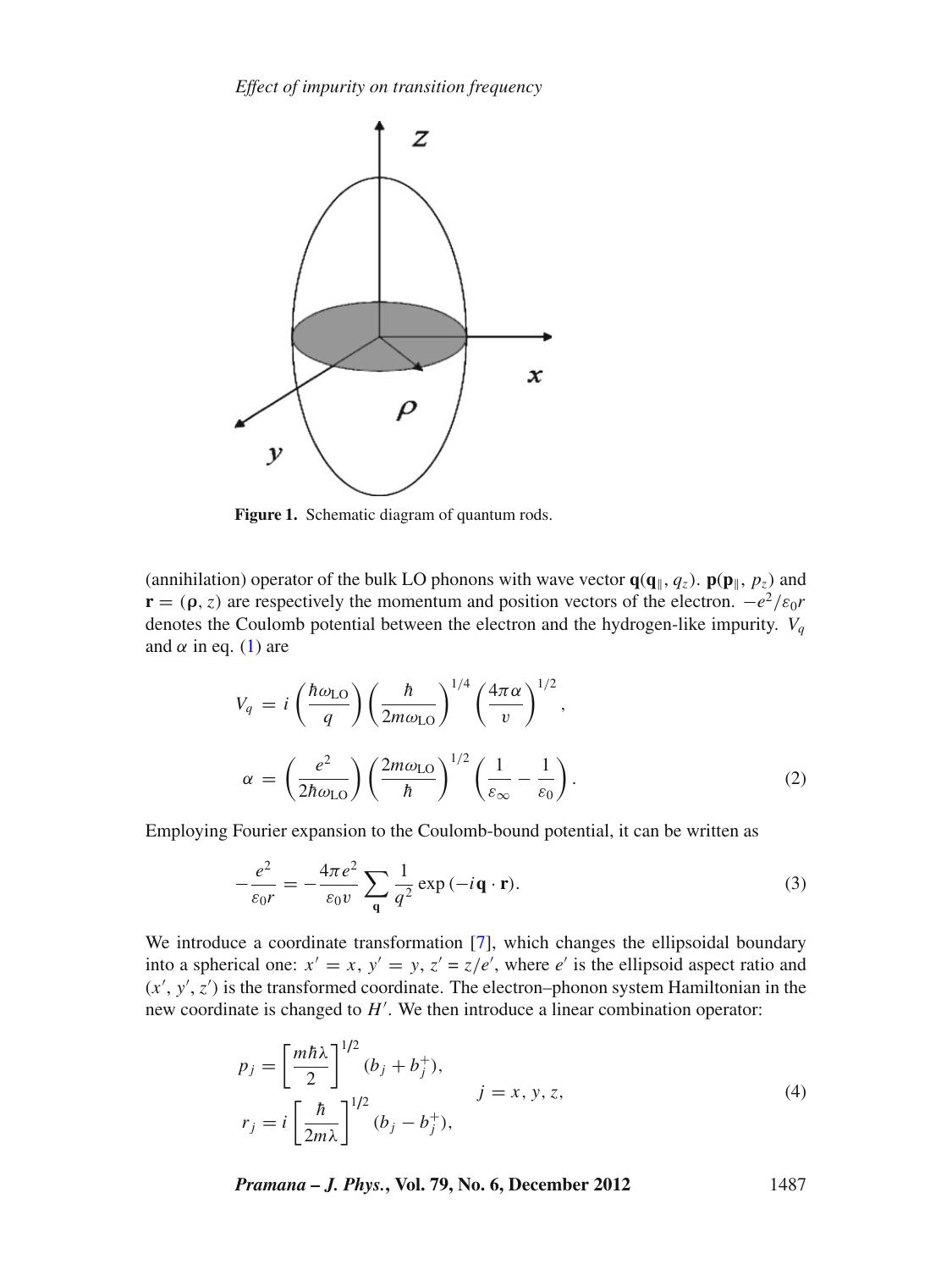where  $\lambda$  is the variational parameter. Inserting eq. [\(4\)](#page-2-1) into *H'* and carrying out the unitary transformation to *H* :

$$
U = \exp\left[\sum_{q} \left(a_q^+ f_q - a_q f_q^*\right)\right],\tag{5}
$$

where  $f_q(f_q^*)$  is the variational function. The ground- and the first internal excited-state wave functions of the system are chosen as

$$
|\Psi_0\rangle = |0\rangle_a |0\rangle_b , \qquad (6)
$$

$$
|\psi_1\rangle = |0\rangle_a |1\rangle_b, \quad |1\rangle_b = b^+ |0\rangle_b, \tag{7}
$$

where  $|0\rangle_b$  is the vacuum state of the *b* operator and  $|0\rangle_a$  is the unperturbed zero-phonon state.

The expectation value of *H'* with respect to  $|\psi_0\rangle$  and  $|\psi_1\rangle$  can be expressed as

$$
F_0(\lambda, f_q) = \langle \psi_0 | U^{-1} H' U | \psi_0 \rangle, \qquad (8)
$$

$$
F_1(\lambda, f_q) = \langle \psi_1 | U^{-1} H' U | \psi_1 \rangle. \tag{9}
$$

Performing the variation of  $F_0(\lambda, f_q)$  and  $F_1(\lambda, f_q)$  with respect to  $\lambda$  and choosing the usual polaron unit ( $\hbar = 2m = \omega_{LO} = 1$ ), we obtain the impurity-bound polaron ground state energy  $E_0$  and the first excited state energy  $E_1$ . The first excited state energy of the strong-coupling impurity-bound polaron in a QR can be written as

$$
E_1 = \lambda_0 + \frac{3e^{\prime 2}}{4}\lambda_0 + \frac{4}{\lambda_0 l_p^4} + \frac{3}{\lambda_0 l_v^4 e^{\prime 2}} - \frac{2\alpha}{3\sqrt{\pi}}\sqrt{\lambda_0}A(e^{\prime}) - \frac{4\beta}{3}\sqrt{\lambda_0}A(e^{\prime}), \tag{10}
$$

where  $\beta = (e^2/\varepsilon_0)\sqrt{(m/\pi\hbar)}$  is the Coulomb-bound potential.  $l_p = \sqrt{\hbar/m\omega_{\parallel'}}$  and  $l_v = \sqrt{\hbar/m\omega_{z'}}$  are the transverse and longitudinal effective confinement lengths, respectively. The excitation energy of the polaron is given by

<span id="page-3-0"></span>
$$
\Delta E = E_1 - E_0 = \frac{\lambda_0}{2} (1 + e^2) + \frac{2}{\lambda_0 l_p^4} + \frac{2}{\lambda_0 l_v^4 e^2} + \frac{\alpha \sqrt{\lambda_0}}{3 \sqrt{\pi}} A(e^2) + \frac{2\beta}{3} \sqrt{\lambda_0} A(e^2).
$$
\n(11)

The transition frequency between the first excited and the ground states of polaron can be expressed as

<span id="page-3-1"></span>
$$
\omega = \frac{E_1 - E_0}{\hbar} = \frac{\lambda_0}{2} (1 + e^{\prime 2}) + \frac{2}{\lambda_0 l_p^4} + \frac{2}{\lambda_0 l_v^4 e^{\prime 2}} + \frac{\alpha \sqrt{\lambda_0}}{3 \sqrt{\pi}} A(e^{\prime}) + \frac{2\beta}{3} \sqrt{\lambda_0} A(e^{\prime}).
$$
\n(12)

#### **3. Numerical results and discussion**

Numerical calculation results on the first excited state energy  $E_1$ , the excitation energy  $\Delta E$  and the transition frequency  $\omega$  of the strong-coupling impurity-bound polaron in a

1488 *Pramana – J. Phys.***, Vol. 79, No. 6, December 2012**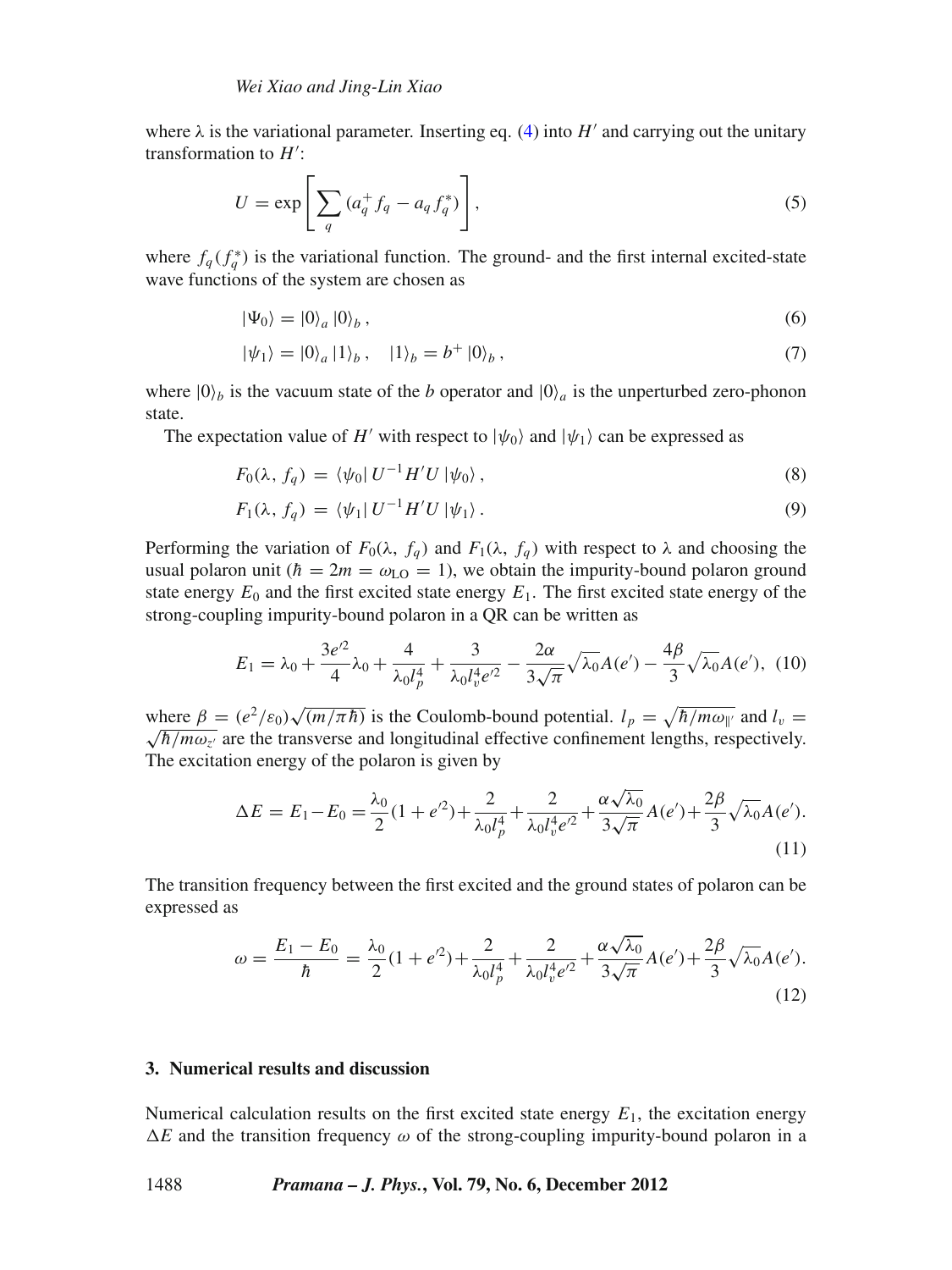QR vs. the Coulomb-bound potential  $\beta$ , the ellipsoid aspect ratio  $e'$ , the electron-phonon coupled strength  $\alpha$  and the transverse effective confinement length  $l_p$  are presented in figures [2–](#page-4-0)[5.](#page-6-0)

Figures [2](#page-4-0) and [3](#page-5-0) show the relation between the first excited state energy  $E_1$  and the transition frequency  $\omega$  of the strong-coupling impurity-bound polaron varying with  $\beta$ for  $\alpha = 6.5$ ,  $e' = 1.4$ ,  $l_v = 2.0$ . The solid and the dotted lines correspond to the transverse effective confinement length  $l_p = 2.0$  and 4.0, respectively. From the two figures we can see that *E*<sup>1</sup> and ω increase with increasing β. The reason is that there is Coulomb potential between the electron and the hydrogen-like impurity because of the existence of the impurity at the centre. Therefore, it leads to the increment of the electron energy which makes the electrons interact with more phonons. In this way  $E_1$  and  $\omega$  are increased. From another point of view, the presence of Coulomb potential is equivalent to the introduction of another new confinement on the electrons, leading to a greater overlapping of electrons' wavefunctions so that the electron–phonon interactions will be enhanced, eventually resulting in the increase of  $E_1$  and  $\omega$ . From the two figures one finds that  $E_1$  and  $\omega$  are decreasing functions of  $l_p$ . From the expression  $l_p = \sqrt{\hbar/m\omega_{\parallel}^2}$ , we can see that the effective confinement length  $l_p$  is reciprocal of the square root of the confinement strength  $\omega_{\parallel}$ , and then the first excited state energy and the transition frequency will increase with increasing confinement strength. Physically, this is because the motion of the electrons is confined by the confining potential. When the confining potential ( $\omega_{\parallel}$ ) increases, that is, when  $\rho'$  decreases, the electron energy and the interaction energy between the electrons and the phonons are enhanced because of the smaller range in particle motion. As a result, the first excited state energy and the transition frequency of the polaron are increased. From another point of view, the presence of parabolic confining potentials in the transverse radius direction of the rod is equivalent to the introduction of another new confinement on the electrons leading to the increase of  $E_1$  and  $\omega$ . These can

<span id="page-4-0"></span>

**Figure 2.** The relational curves of the first excited state energy  $E_1$  with the Coulombbound potential  $\beta$ .

*Pramana – J. Phys.***, Vol. 79, No. 6, December 2012** 1489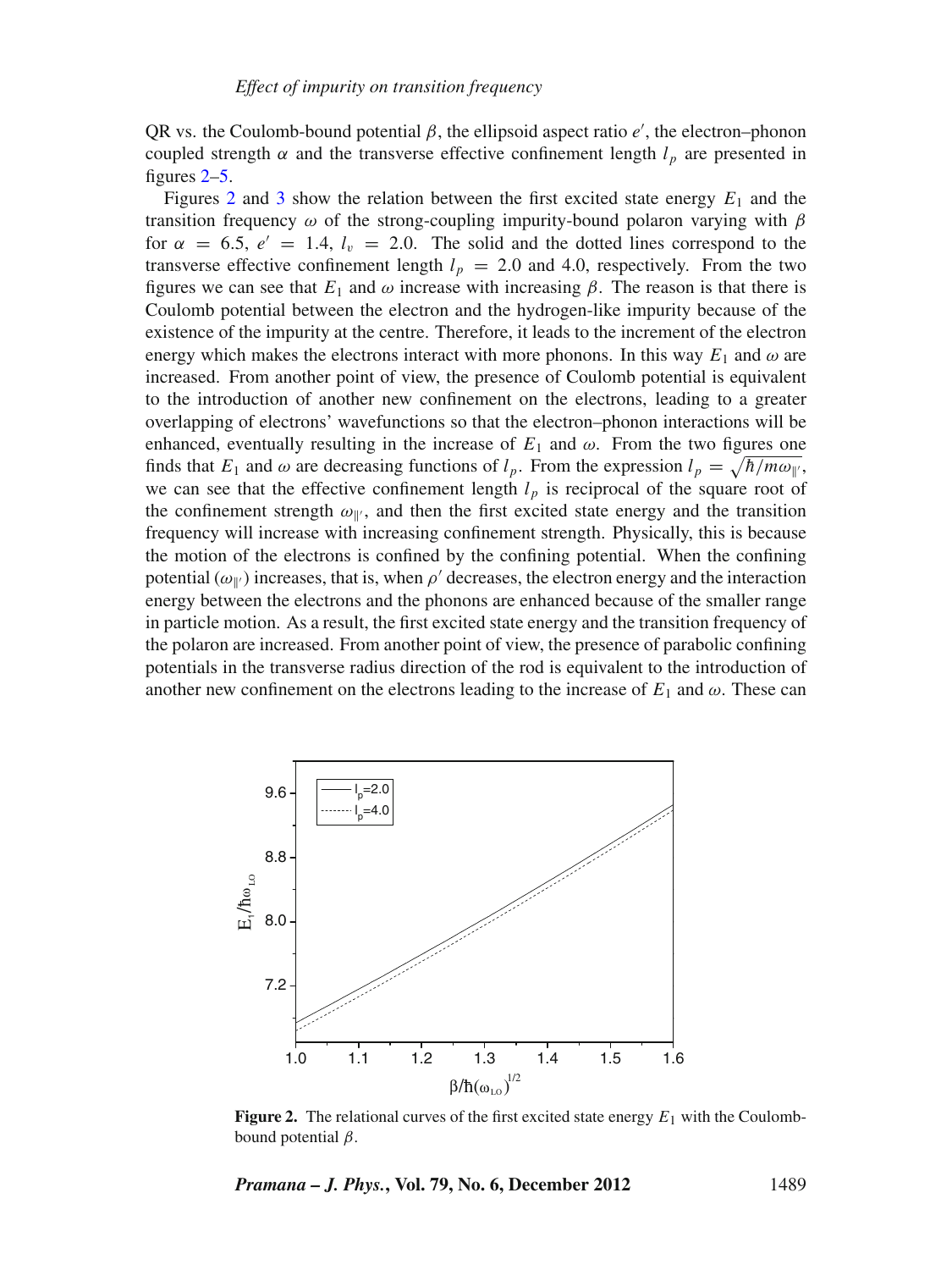<span id="page-5-0"></span>

**Figure 3.** The relational curves of the transition frequency  $\omega$  with the Coulomb-bound potential  $\beta$ .

also be attributed to the interesting quantum size confining effects. As the diameter of the QR corresponds to the vertical confinement length of the electrons, our result obtained by the linear combination operator method that  $E_1$  and  $\omega$  increase with decreasing  $l_p$ indicates that the confinement along the radial direction of the QR is stronger. Moreover, our result is in good agreement with that obtained in ref. [\[17](#page-8-7)], where they examined the band gap of the QR varying with respect to the diameter by using the effective mass approximation and the semiempirical pseudopotential method.

<span id="page-5-1"></span>

**Figure 4.** The relational curves of the first excited state energy  $E_1$  with the ellipsoid aspect ratio *e* .

1490 *Pramana – J. Phys.***, Vol. 79, No. 6, December 2012**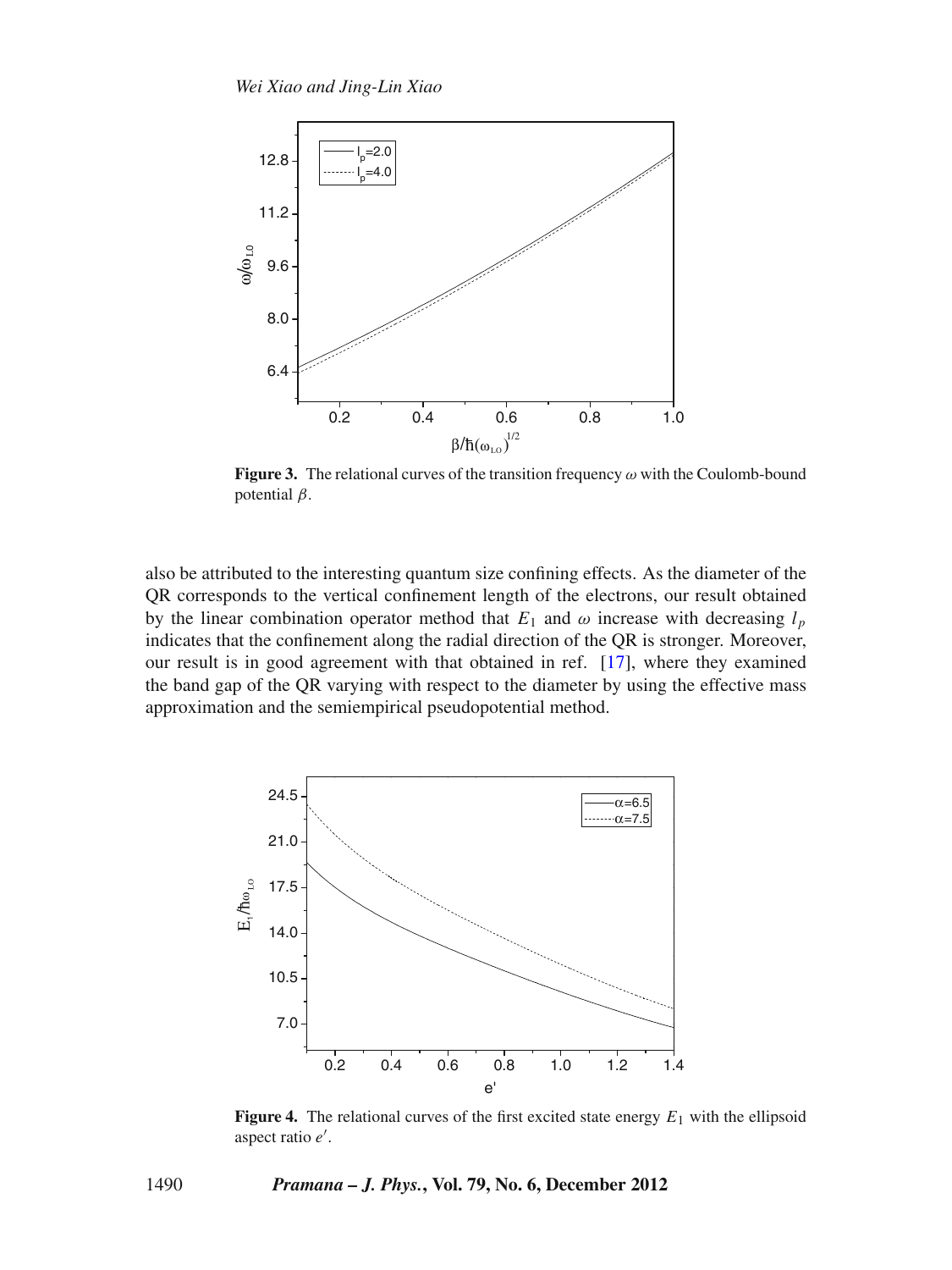<span id="page-6-0"></span>

**Figure 5.** The relational curves of the transition frequency  $\omega$  with the ellipsoid aspect ratio *e* .

Figures [4](#page-5-1) and [5](#page-6-0) depict the first excited state energy  $E_1$  and the transition frequency  $\omega$ as functions of the ellipsoid aspect ratio  $e'$  for  $\beta = 2.0$ ,  $l_p = 4.0$  and  $l_v = 2.0$ . The solid and the dotted lines correspond to the electron–phonon coupled strength  $\alpha = 6.5$  and 7.5, respectively. From the two figures, we can see that  $E_1$  and  $\omega$  increase with decreasing  $e'$ , the aspect ratio of the ellipsoid. These results are in agreement with the results obtained in refs [\[7](#page-7-5)[,19](#page-8-9)]. For ellipsoidal QRs  $e' = L/2R$ , where L and 2R are the longitudinal length and the transverse diameter of the rod, respectively. By increasing  $e'$ , that is, by increasing the longitudinal length *L* of the rod, the electron energy and the electron–phonon coupled energy decrease because of the larger motion space of the electron. As a result,  $E_1$  and  $\omega$  decrease with increasing  $e'$ . This result is similar to the case of QW obtained in ref. [\[12](#page-8-2)]. Conversely, with the decrease in the aspect ratio *e* , the electron energy and the electron–phonon coupled energy are enhanced because of the smaller electron motion space. Correspondingly,  $E_1$  and  $\omega$  are increased due to the interesting quantum size confining effects. This result is also similar to the case of the quantum well in ref. [\[20\]](#page-8-10). This indicates that when the aspect ratio is quite small, the shape of the rod approaches a twodimensional quantum well. At the extreme case, when the aspect ratio equals 1, the rod becomes a zero-dimensional QD. If the aspect ratio is large enough, the rod resembles a one-dimensional QW. In other words, QRs constitute the bridge between two-dimensional quantum wells, zero-dimensional QDs and one-dimensional QWs. Investigations of the transition regime from quantum wells to QDs and to QWs are of particular interest in the case of colloidal semiconductor QRs because size and shape controls enable the synthesis of QRs with precise length and diameter. Therefore, by tuning the aspect ratio of the ellipsoid one can follow the transition from two- to zero-, and to one-dimensional systems. This property offers an opportunity for designing new quantum devices. Results in refs [\[12](#page-8-2)[–14](#page-8-4)] indicated that the QRs constitute the bridge between QDs and QWs, whereas our results indicate that the QRs constitute a bridge between all the above three lowtwo-dimensional structures. We can also see that  $E_1$  and  $\omega$  are increasing functions of

*Pramana – J. Phys.***, Vol. 79, No. 6, December 2012** 1491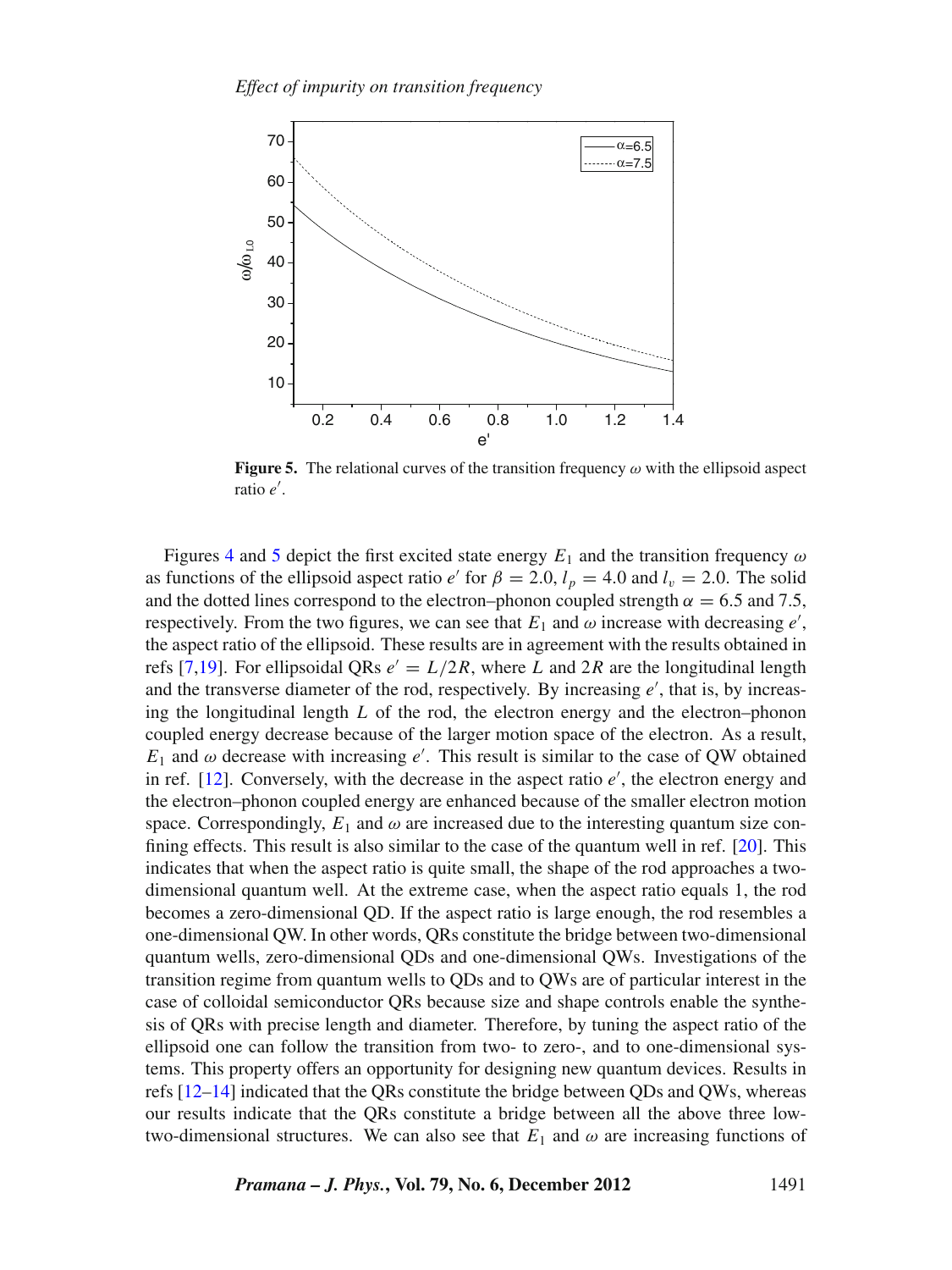# *Wei Xiao and Jing-Lin Xiao*

the electron–phonon coupled strength  $\alpha$  because the larger the electron–phonon coupling strength is, the stronger is the electron–phonon interaction. Therefore, it leads to the electron energy increment and makes the electrons interact with more phonons. In this way the first excited state energy and the transition frequency are increased. It is known that the electron–phonon interaction strength  $\alpha$  is different in different crystal materials, and then the first excited state energy and the transition frequency can be tuned by changing  $\alpha$ . In quantum bit, the electron–phonon interaction strength will be increased when the system is confined, resulting in larger transition frequency and destruction of the superposition state (decoherence) [\[21](#page-8-11)[,22\]](#page-8-12). The present result of controlling the superposition state by tuning ground state and first excited state may have practical applications in quantum information processes.

From the expressions of eqs  $(11)$  and  $(12)$ , we can see that the relationships between the transition frequency of the strong-coupling impurity-bound polaron in a quantum rod varying with the Coulomb bound potential, the ellipsoid aspect ratio, the electron–phonon coupling strength and the transverse effective confinement length are all the same as the excitation energy.

# **4. Conclusion**

The transition energy between two-dimensional quantum wells, zero-dimensional quantum dots and one-dimensional quantum wires is explored theoretically. Based on the linear combination operator method, we have investigated the first excited state energy, the excitation energy and the transition frequency between the first excited and the ground states of a strong-coupling impurity-bound polaron in a quantum rod. It is found that these three quantities increase with increase in the Coulomb-bound potential. They are increasing functions of the electron–phonon coupling strength and decreasing functions of the transverse effective confinement length and the ellipsoid aspect ratio.

#### **Acknowledgement**

This project was supported by the National Science Foundation of China under Grant No. 10964005.

#### **References**

- <span id="page-7-0"></span>[1] L H Li, G Patriarche, E H Linfield, S P Khanna and A G Davies, *J. Appl. Phys.* **108**, 103522 (2010)
- <span id="page-7-1"></span>[2] J T Hu, L S Li, W D Yang, L Manna, L W Wang and A P Alvisatos, *Science* **292**, 2060 (2001)
- <span id="page-7-2"></span>[3] S H Kan, T Mokari, E Rothenberg, E Rothenberg and U Banin, *Nature (London)* **2**, 155 (2003)
- <span id="page-7-3"></span>[4] G Sek, P Podemski, J Misiewicz, L H Li, A Fiore and G Patriarche, *Appl. Phys. Lett.* **92**, 021901 (2008)
- [5] B Bruhn, J Valenta and J Linnros, *Nanotechnol.* **20**, 505301 (2009)
- <span id="page-7-4"></span>[6] F Ratto, P Matteini, F Rossi and R Pini, *J. Nanopart. Res.* **12**, 2029 (2010)
- <span id="page-7-5"></span>[7] X Z Li and J B Xia, *Phys. Re*v*.* **B66**, 115316 (2002)
- [8] F Comas, N Studart and G E Marques, *Solid State Commun.* **130**, 477 (2004)